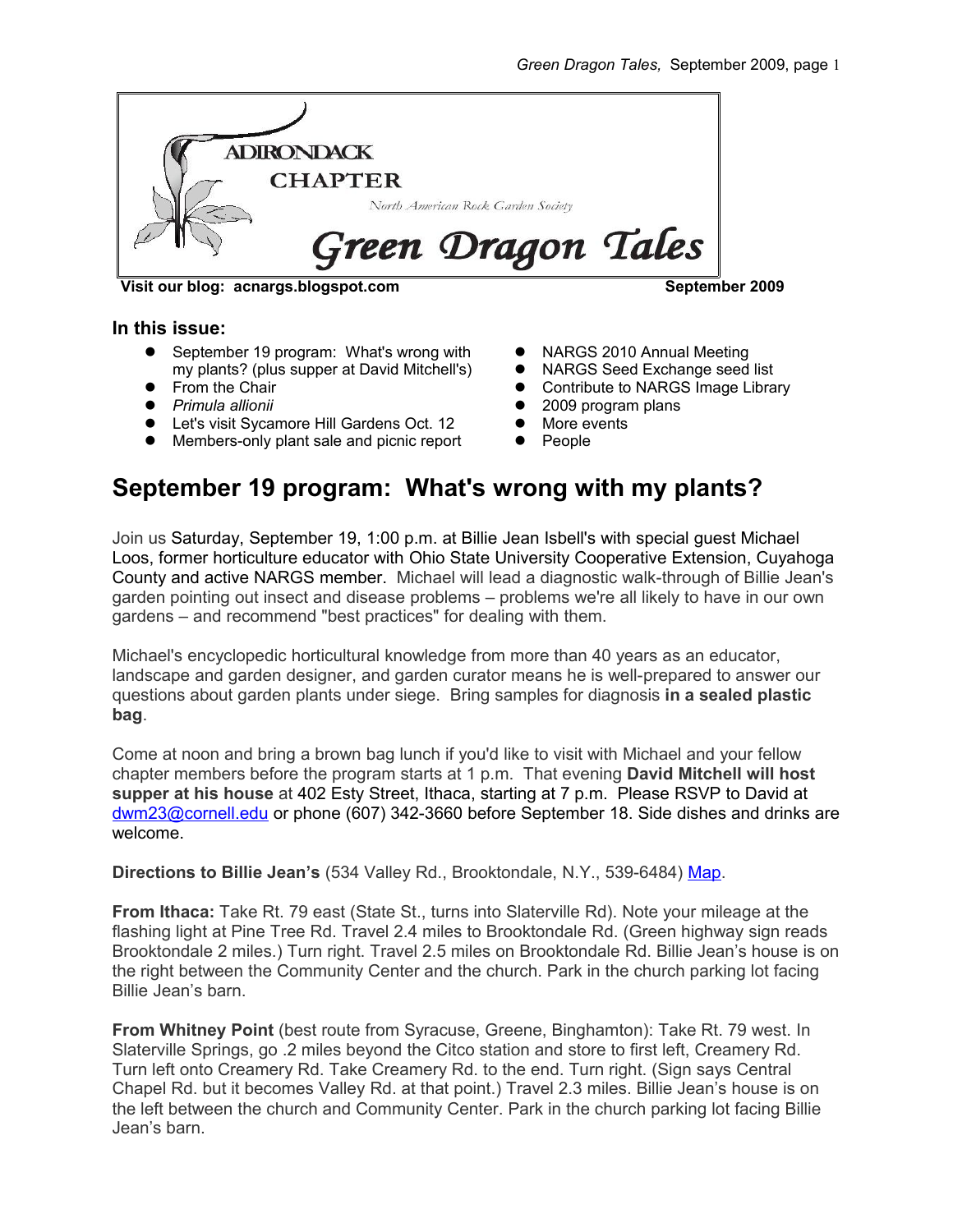# **From the Chair**

I want to invite everyone to my garden for our September meeting and bring your diseased plants – in a zip-lock bag please. I'm sure I have enough diseases of my own.

I also extend an invitation for any member to bring a note pad and annotate **plants that you would like a start of from my garden**. I have so much plant material and I would like to share them. I cannot guarantee that I can name them. In fact, I'd like the membership to help me name plants. I seemed to have developed 'plant Alzheimer's ' – I try to retrieve the names from my memory and I remember typically around 2 a.m. If you have a means of keeping your plant records bring them along to share.

*Billie Jean Isbell*

# *Primula allionii*

*This article is from Pam Eveleigh, who will speak on primulas at our October 11 meeting. Pam is a founding member of the Calgary Rock and Alpine Garden Society (CRAGS) and is currently Vice-President. She has a keen interest in Primulas and has served as a Board member and webmaster of the American Primrose Society. Her personal website [www.primulaworld.com](http://www.primulaworld.com/) includes an image gallery of over 2,500 primula images. Pam is also an avid hiker and photographer, with a considerable knowledge of native flora.*

*Right: Allionii show bench by Terry Mitchell*

I'm not sure when I saw my first *Primula*



*allionii*, but I know that I've been entranced by these remarkable cushion Primulas since I started growing alpines in 1991. The plants were unobtainable locally back then - no one was growing them in Calgary - so I was thrilled when I spied them for sale at a Winter Study Weekend.

Moments after my purchase, my excitement turned to despair mixed with determination when Norman Singer examined my plants and said "Good luck. You'll need it to grow those!" Thus began a process of buy-try-kill until I got it right.

*Primula allionii* is native to a small area (just over 200 square kilometers) of the Maritime Alps on the French-Italian border. The main habitat is centered on the Roya Valley in France which runs in a north-south direction and is subject to strong winds and snow in winter.

The plants have a specific growing preference for calcareous cliffs, composed of rock which is similar to hard tufa but which still allows for the percolation of water. This creates pockets and crevices in which the plants grow. Sometimes they also grow in small caves, but never in the soil at the base of these cliffs. The plants flower March to April in the wild and as early as January in cultivation. The flower buds form in the fall and, like many *Primulas*, the plants can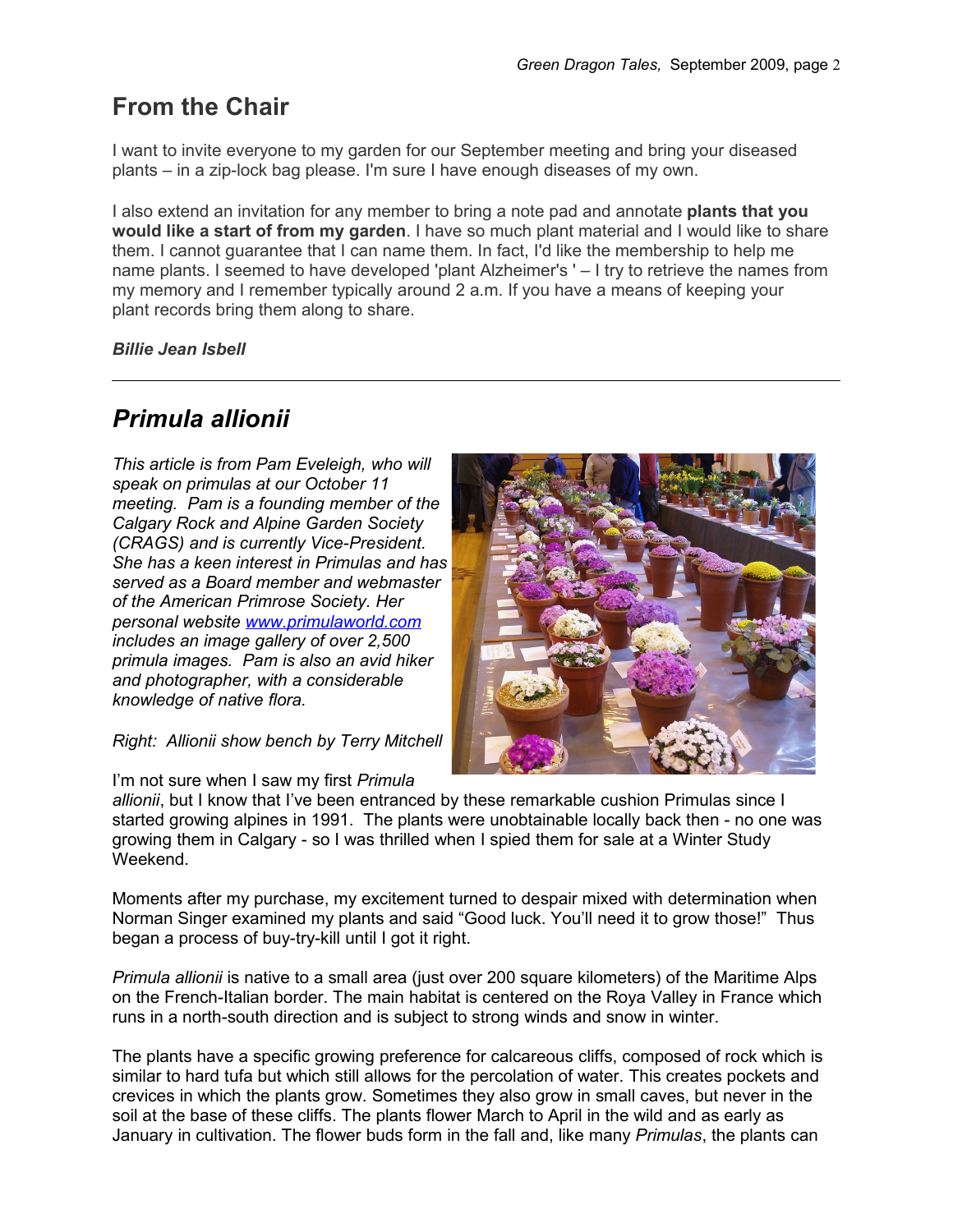start and stop blooming, holding their buds during cold weather. Seed is late ripening, usually October to November.

The real joy of *Primula allionii* is its enormous variability and it's potential for generating new hybrids. Wild plants deviate in size and shape of both flowers and leaves and the color ranges from pink-magenta through to blue-purple. White forms are rare though the breeder Ken Wooster was known for his white seedlings including the popular 'Snowflake'. *P. allionii* has been hybridized with at least seven other species however only one natural hybrid has been found in the wild. This is *P. x meridionalis*, a cross between *P. allionii* and *P. marginata* found in the Miniera Valley and first collected by Mr C. C. Mountfort in 1927. This collection is still in cultivation under the name 'Miniera'. Later collections of this natural hybrid show that it is as variable as its parents. All this variation adds up to a breathtaking sight when a show bench is filled with perfect domes of *Primula allionii*!

After many seasons of killing this species, what is the secret to its cultivation? I tried growing plants in clay pots plunged into sand (with limited success), in holes drilled into tufa, even in a trough filled with a tufa grit mixture. They all eventually died.

The key to success for me was realizing that Calgary is a relatively dry climate and that these *Primulas* required more moisture than provided by the methods I had been trying. Eventually I stopped babying this species and planted them directly into gritty soil tucked in beside the northeast face of large rocks and mulched with large stone chips. This worked!

For those in a more humid and wetter climate, growing *P. allionii* in tufa may be your answer as more than one rock gardener has been successful doing this. Certainly keeping the crown of the plant from contacting the soil and removing dying leaves and flowers immediately with tweezers will prevent botrytis problems. Also good ventilation and protection from direct contact of moisture on the leaves will keep your plants healthy.

Now that you have *P. allionii* growing successfully, you can't rest on your laurels. As with all plants in the Auricula Section, older leaves die back and new leaves form at the top of the stem effectively elongating the stems as the plant matures. This produces a progressively untidy cushion but these stems are perfect for cuttings which can be taken any time from after flowering through to the fall. Remove dead leaves from the stem, make a nice clean cut at the bottom, and insert into damp pure sand (slightly coarse) ensuring the sand is well firmed around the base. The fresh leaves should not be in contact with the sand and the cuttings must be well ventilated, not closed in.

I do this in the fall and by spring the cuttings have rooted. It is highly recommended you continually rejuvenate your plants because older cushions may die suddenly of root rot and may be more prone to botrytis. And don't forget to pass on your cuttings to others so they may discover how best to grow them in their garden. These gems should be enjoyed by every rock gardener!

#### **Let's visit Sycamore Hill Gardens October 12**

#### *From Donna Kraft, Vice chair/program:*

Pamela Eveleigh, our speaker on Sunday, October 11, said that she would like to see our autumn colors and visit gardens. She will be in the area on Columbus Day, Monday, October 12. So I've made arrangements with Karen Hanford for ACNARGS access to their private Sycamore Hill Gardens in Marcellus!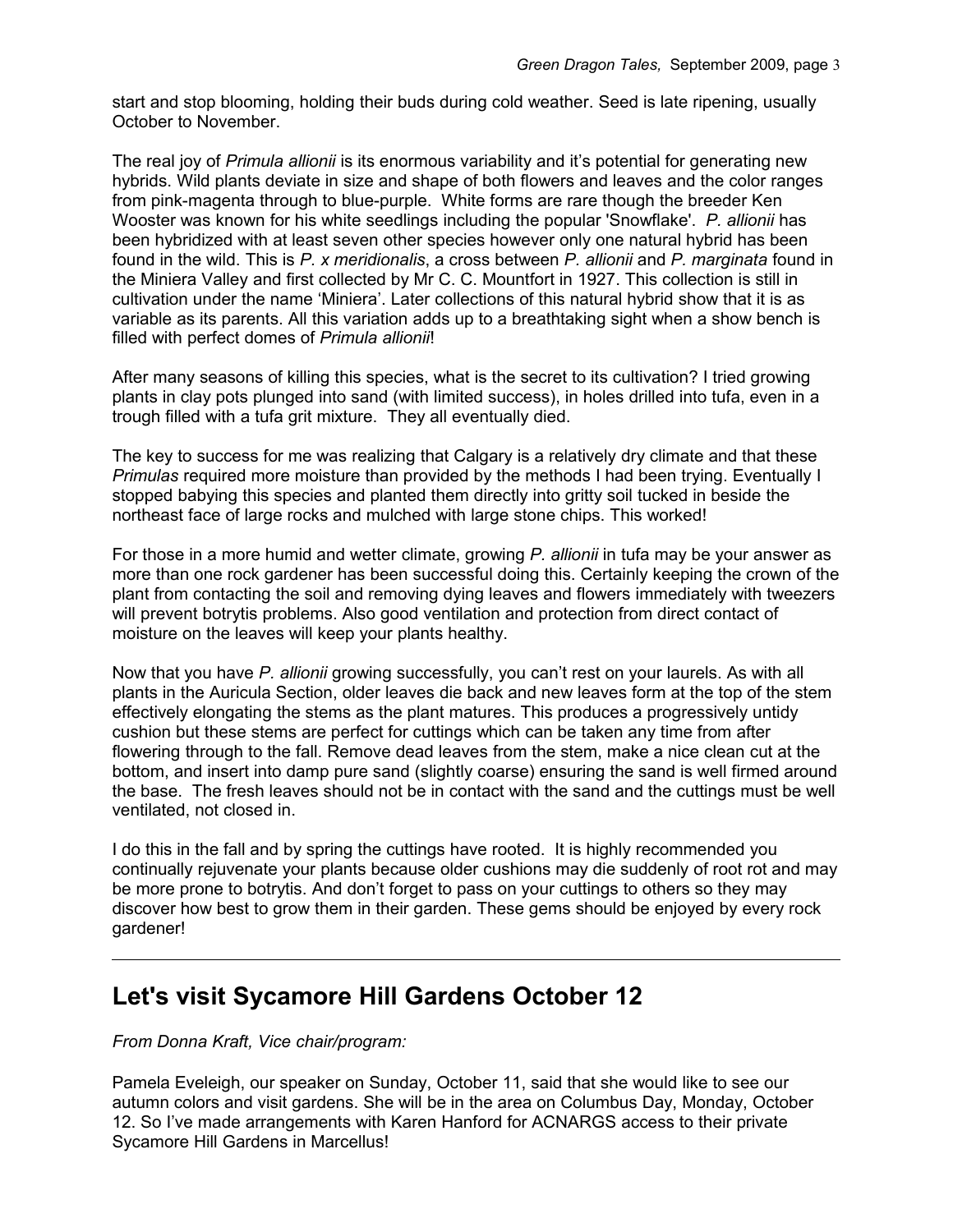Go to [www.sycamorehillgardens.com](http://www.sycamorehillgardens.com/) for an overview of these magnificent 25 acres! This is a wonderful opportunity for our membership to view these awesome gardens while extending accessibility to our speaker. We will meet at the gardens at 10:30 a.m. and take a leisurely tour. The Hanfords do request a \$5 per person donation for continuing support of Baltimore Woods Centers for Nature Education. Those who wish may also join us for a quick bite to eat in Skaneateles.

Karen did ask about how many people might participate, so we will be taking a poll at the September meeting. For more information or to RSVP, contact me: dkraft@twcny.rr.com, 315 696-8626. Sycamore Hill is located at 2130 Old Seneca Turnpike, Marcellus, NY 13108-9760.

#### **Members-only plant sale and picnic**

Income from the August 15 members-only plant sale: **\$737**. The satisfaction of taking home other members' favorites to try in your own garden: **Priceless**. Thanks to Lynn Purdon Yenkey for the pictures.



# **NARGS 2010 Annual Meeting**

Mark your calendars for the 2010 NARGS annual meeting: Romancing the Rockies - The Marriage of Plant and Stone, July 11-14, 2010, Denver & Salida, Colorado

Join the Rocky Mountain Chapter of NARGS for a trip to the undiscovered Colorado that is every bit as beautiful as—but somehow more pristine and authentic—than the famous resorts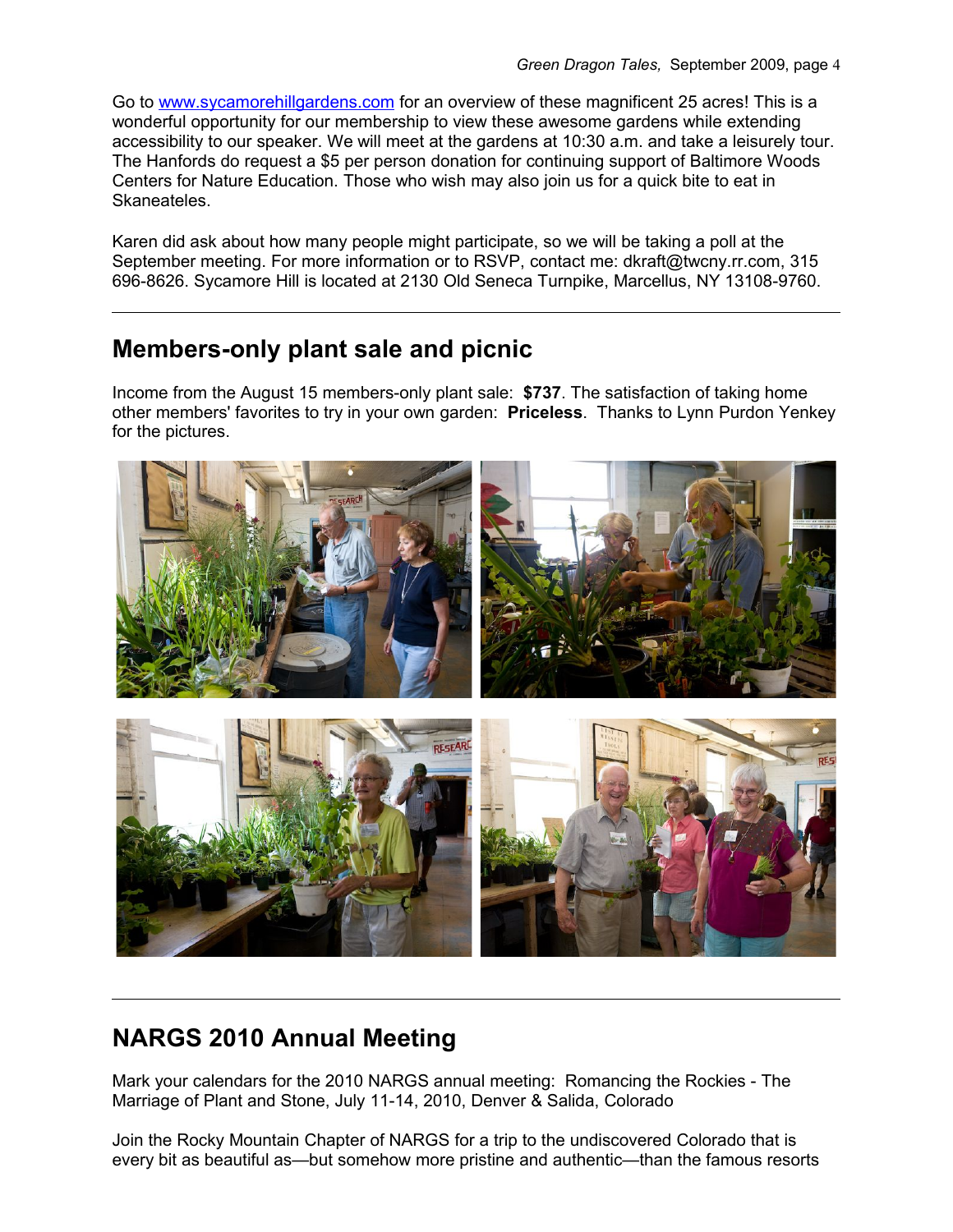that grab headlines. The meeting is scheduled to coincide with the peak of the alpine season: come dance with Eritrichium and primulas on the very backbone of America! Information at [www.rmcnargs.org](http://www.rmcnargs.org/) and more to follow.

#### **NARGS Seed Exchange seed list**

*From Joyce Fingerut, NARGS Seed Exchange Director:*

The Seed Exchange Seed List will appear on the NARGS website on December 15, 2009. NARGS no longer will automatically distribute printed lists to all its members. NARGS national members who would like to receive a printed copy of the Seed List - either because of no computer, or slow internet connections - must request a copy by **November 15, 2009.** Write: Joyce Fingerut, 537 Taugwonk Road, Stonington, CT 06378-1805. Phone: 860.535.3067. Or email: [alpinegarden@comcast.net](mailto:alpinegarden@comcast.net)

#### **Contribute to NARGS Image Library**

NARGS is creating an image library and calling on members from all chapters to contribute. The first project will be to scan the 35mm slides from the NARGS Slide Library. "Please notify all your members that we need their photos. All photos will be accepted. If they are in a non-digital format (35mm or negatives) contact me to schedule a time when they can be scanned," writes John Serowicz, who is heading up the library. For more information, see [http://acnargs.blogspot.com/2009/08/contribute-to-nargs](http://acnargs.blogspot.com/2009/08/contribute-to-nargs-image-library.html)[image-library.html](http://acnargs.blogspot.com/2009/08/contribute-to-nargs-image-library.html) or write to John at [imagelibrary@mi.rr.com.](mailto:imagelibrary@mi.rr.com)

# **2009 program plans**

Here's the **tentative** line-up for 2009. Check future newsletters or the ACNARGS blog [\(http://acnargs.blogspot.com\)](http://acnargs.blogspot.com/) for details.

**Sept 19 - What's Wrong With My Plants?** with Michael Loos, horticulture educator with Ohio State University Cooperative Extension, Cuyahoga County and active NARGS member. This program will be held in Billie Jean Isbell's garden in Brooktondale, where Michael will give us a real-world look at plant problems. Brown bag lunch at noon. Program at 1 p.m. Supper at David Mitchell's at 7 p.m. See article above.

**Oct. 11 - Pam Eveleigh on primroses.** Whetzel Room (404 Plant Sciences Building), Cornell University, Ithaca. Note that this **program is on a Sunday** – not our usual Saturday meeting time.

**Oct. 12 - Trip to Sycamore Hill Gardens.** 10:30 a.m. See article above for details. Contact Donna Kraft: dkraft@twcny.rr.com, 315 696-8626.

**Nov. 14 - Native Plants for the Naturalistic Garden** with Don Leopold, SUNY College of Environmental Science and Forestry and author of Native Plants of the Northeast. Cornell Cooperative Extension of Tompkins County, 615 Willow Ave., Ithaca.